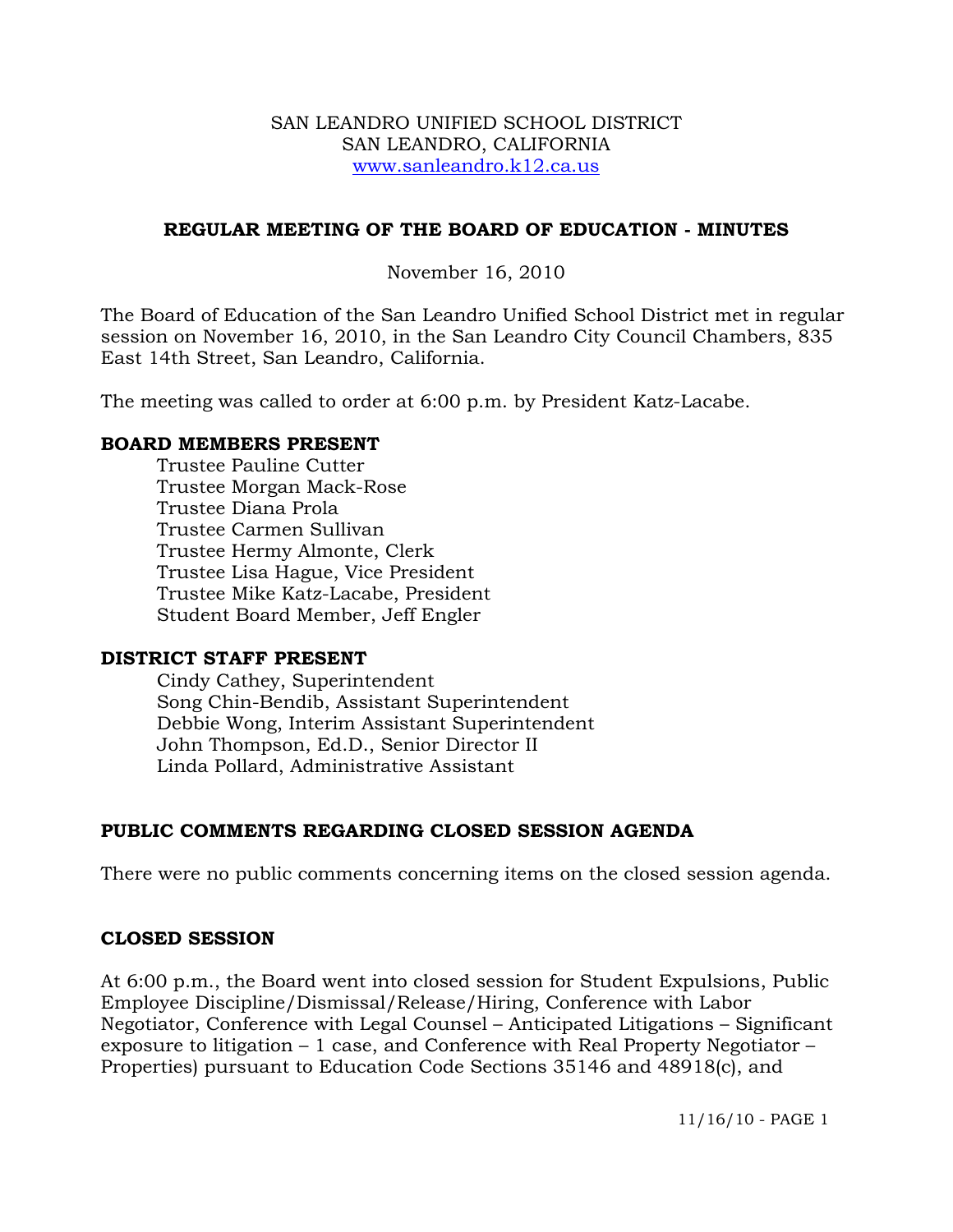Government Code Sections 54957, 54957.6, 54956.9, and 54956.8. The closed session was adjourned at 7:00 p.m.

The Board returned to open session at 7:06 p.m. with the Pledge of Allegiance to the Flag. President Katz-Lacabe said the Board had been in closed session where the following action was taken:

• On a motion made by Trustee Cutter and seconded by Trustee Hague, the Board approved the settlement agreement between San Leandro Unified School District and Pacific Gas and Electric by a 7-0 vote.

# **APPROVAL OF AGENDA**

On a motion made by Trustee Mack-Rose and seconded by Trustee Prola, the Board approved the agenda for the regular meeting of November 16, 2010, by a 7- 0 vote.

**REPORTS** Parks & Recreation Commission Report: Juan Manuel Martinez, San Leandro Unified School District representative to the Parks & Recreation Commission, congratulated the District on the passage of Measure M.

> He also provided the Board with an update including upcoming WW East Bay Parks Bond projects such as walkways, par course improvements, a dog park, irrigation; and graffiti. He also remarked on the increased number of visitors to the parks, noting that at the October meeting he suggested that more bicycle stands be available, thus encouraging visitors to ride their bikes.

> Following his report Trustee Mack-Rose raised a concern with regards to night time generator use at Bancroft Middle School, if these questioning teams were authorized to use the field, and the impact to the neighbors. Trustee Cutter also raised a safety concern when more than one group is sharing the field.

## **PRESENTATIONS**

 Superintendent Cindy Cathey shared highlights of the presentation that was made by Assistant Superintendent Song Chin-Bendib, San Leandro High School Principal Linda Granger and she entitled, "Smart Money: Why Education is *Key* to San Leandro's Economic Prosperity" as part of the Chamber of Commerce San Leandro By Design Initiative. The initiative is an opportunity to strengthen current and build new partnerships between the school district, the City, and the Chamber of

11/16/10 - PAGE 2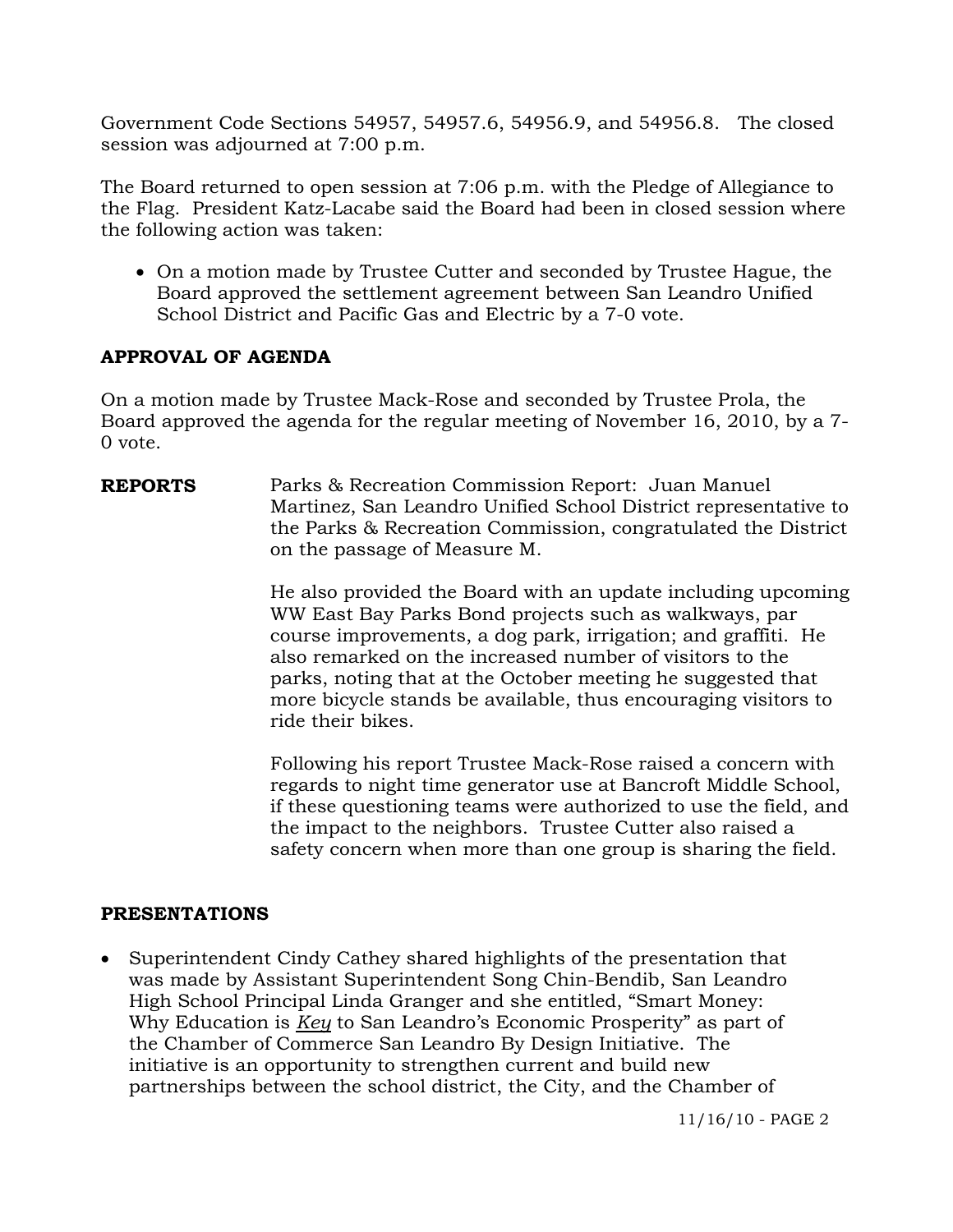Commerce. The presentation included: key messages that were shared at the event, other presentations that were made, questions and responses from the audience, and next steps. She noted that the presentation was designed to "launch" the conversation. Key points included:

- Great schools create thriving communities and thriving communities create great schools
- Education, especially K-12, is critical to the economic success of individuals and our state as a whole
- Challenges for San Leandro Unified include inadequate funding and substantial budget cuts, understanding and educating the New Millennium student, raising achievement, and increasing community and business partnerships
- The need to strengthen current and forge new partnerships
- "Budiness" improve our schools with the help of caring adults to mentor or tutor a student, offering internships, providing job shadowing, and participating in Career Day to name a few.
- Keep the conversation going and partner with us to build stronger schools, increase student achievement, and transform our community
- District participation in this conversation is critical as we cannot (nor would we want to) do our work alone

 A particular presentation that impressed the Superintendent came from two architect firms who shared what other cities and districts are doing. Highlighting the Emeryville Center of Community Life, it was noted that their presentation can be viewed on their website.

 Trustee Katz-Lacabe, who also attended the meeting, commenting that it was a well received presentation, adding that the Superintendent represented the District very well.

## **PUBLIC TESTIMONY ON NON-AGENDA ITEMS**

11/16/10 - PAGE 3 Bancroft Middle School teacher Lisa Wong and counselor Stacey Ferreira addressed the Board regarding the last minute notice that reducing middle school counselors was being re-considered. Citing the many services they provide and how programs, such as the first Companion Success Night, would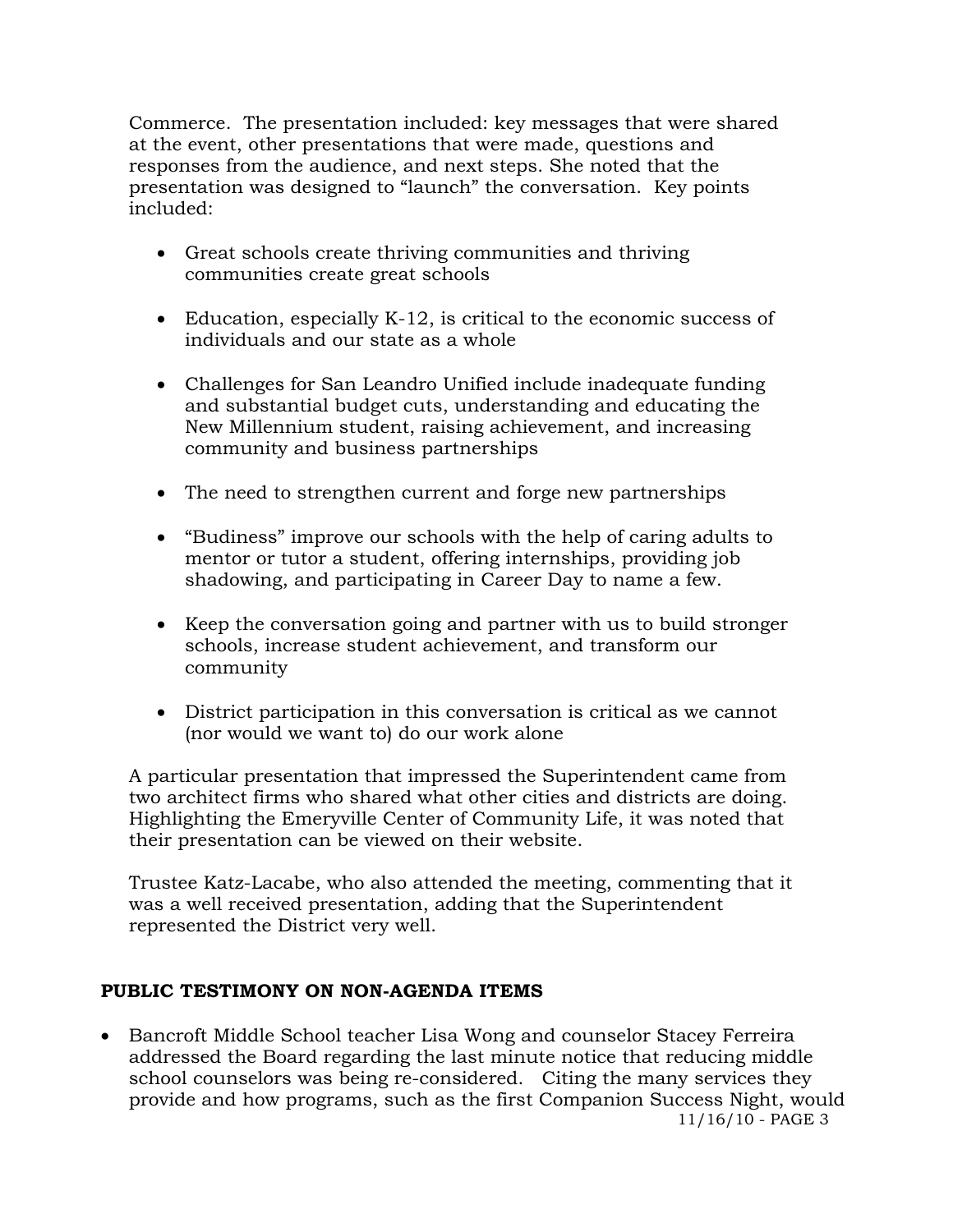be lost if counselors were not there, they urged the Board to keep the jobs of the middle school counselors in San Leandro.

Trustee Mack-Rose felt it was important to clarify that there were many cuts made back in July 1, 2010, to balance the budget, adding that reducing middle school counselors was not a new idea or proposal, reiterating that the Board is very concerned and does value the counselors.

# **REPORTS**

- 1) Correspondence Clerk Almonte reported receipt of the following emails between November 2, 2010, and November 15, 2010: From CSBA regarding, two "Weekly Updates from CSBA," "November Annual Education Conference News, Election," "Elections, Budgets and Prospects for Kids – Complimentary Webcast," "Tell us about Community –engaged Schools," "Call for Nominations", and "Update on Delegate Assembly and Delegate Elections and Attendance at the Annual Conference"; from Deborah and Kevin Cox regarding "Eat Out for Education," and "If you were thinking of purchasing a book this holiday season, please consider helping out SLHS libraries"; from Myrna Hernandez regarding two issues of "Washington Elementary/Parent Newsletter," from Richard Fishbaugh regarding "Re: Measure M Wins"; from Stephen Cassidy regarding "Congratulations, Measure M passed"; from SL Education Foundation regarding "Eat Out for Education"; from Maureen Forney regarding "Measure M and Future Projects"; from Carol Delton regarding, "Consider CA Solar Initiative to Both Save and Raise Money for SLUSD"; from Anna Laubscher regarding "FW: District Technology Use Forms"; from Sheila Jordan regarding "Save the Date for the Art is Education and Freedom Bus Project"; and from Cynthia Vincent regarding "Arbitration Ends AC Transit Labor Dispute."
- 2) Student Board Member Report Student Board member Jeff Engler updated the Board on activities at the San Leandro High School main campus and the Fred T. Korematsu campus. Highlights included:
	- Homecoming events were very successful, with the senior class winning the spirit competition
	- The students are very excited about the passage of Measure M
	- The Associated Student Body is hosting a fundraising luncheon for the teachers on November 18, 2010
	- "Awkward Moments," a one-act festival celebrating life's embarrassing moments, began on November 15 and will run through November 18. Performances are held in Room 218 at the high school and begin at 7 p.m., with a matinee performance on November 16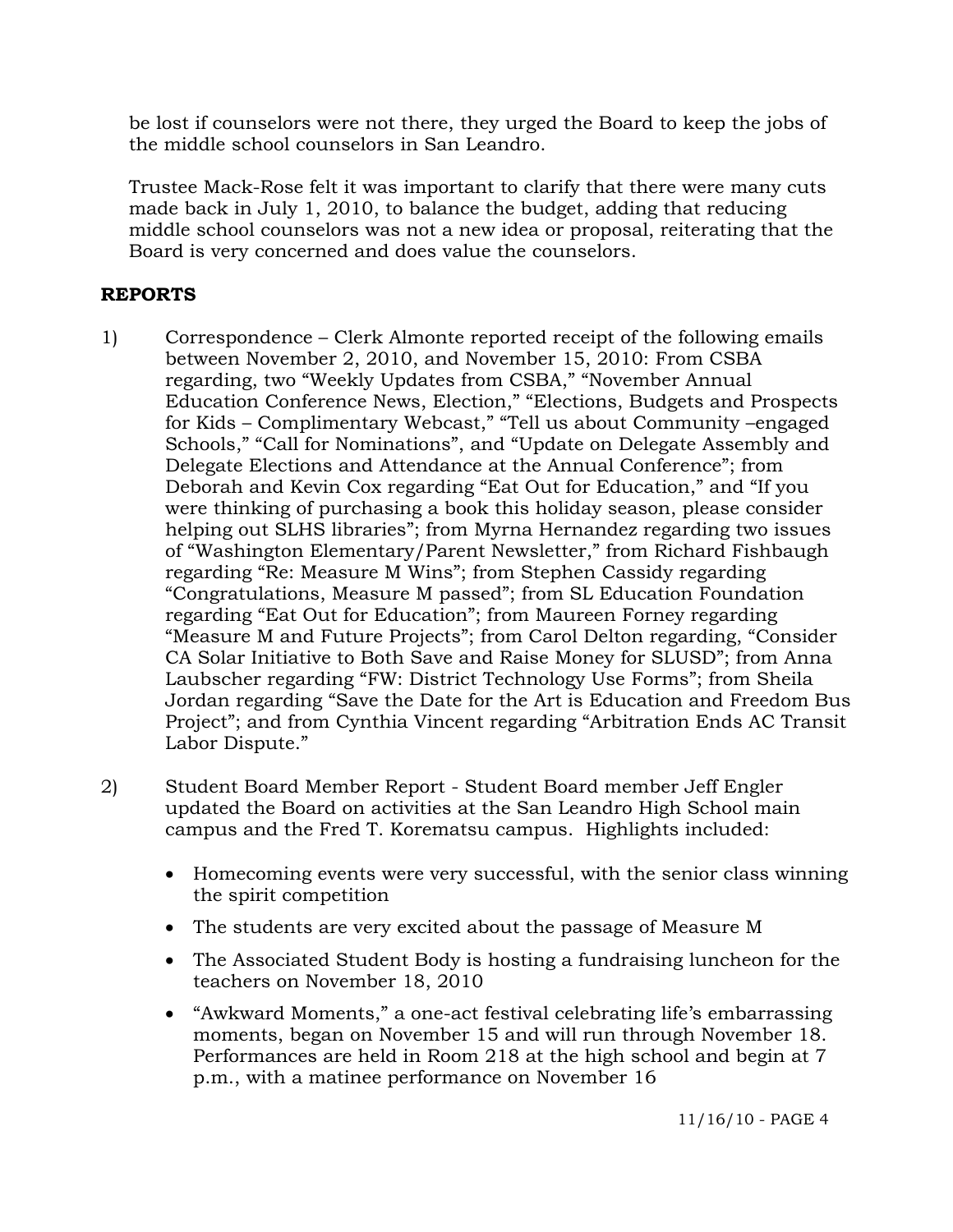- 3) Union Representative Reports There were no reports.
- 4) Superintendent Report Superintendent Cindy Cathey reported that
	- She recently made a presentation to the Rotary and she will provide a copy of the PowerPoint to the Board members.
	- A tour of the Arts Education Center will be held on Thursday, November 18 at 1:30 p.m.
	- There will be a reception on November 29 honoring Trustees Cutter and Hague for their service on the Board at 6:15 p.m. The Board meeting will follow at 7 p.m.
	- We will be welcoming our appointed Board member Ron Carey, newly elected Board member Lance James and re-elected Board member Mike Katz-Lacabe at a reception on December 7, time to be determined.
	- She acknowledged Interim Assistant Superintendent Debbie Wong, Student Support Services Director Sheila Lawrence and Student Outreach Coordinator Ali Cannon for the amazing job they did coordinating the distribution of more than 4,000 school supply kits (valued at approximately \$300,000) to our students that were donated by K to College. She asked that they be invited to a future Board meeting so they can be publicly acknowledged with a Certificate of Commendation.
- 5) Board Committee Reports
	- Communication Trustee Katz-Lacabe reported that the committee met on November 5, 2010, and discussed the November communications for the newspaper, press release for Measure M, reviewed the draft of San Leandro by Design presentation, reviewed a sample of Castro Valley Unified's communication on budget news and discussed additional communication ideas.
	- Facilities/Technology Trustee Cutter reported that the committee met on November 4, 2010, and discussed Amendment #3 to the Division of the State Architects Inspector of Record Professional Services Contract with Jerome Zalinski for Multiple Measure B Projects, Final Change Order #2 to the West Coast Contractors Inc. Construction Contract for the Wilson Elementary School Heating and Roofing Project, Amendment #1 to WLC Architects Contract for Additional Design Services at the San Leandro High School Open Space (Business Academy) Project, Final Change Order #10 to the Jeff Luchetti Construction Inc. Contract for the San Leandro High School Fred T. Korematsu Campus, which were being brought forward for Board consideration tonight. In addition, there was a discussion of other modernization projects and a preliminary discussion of Measure M.

11/16/10 - PAGE 5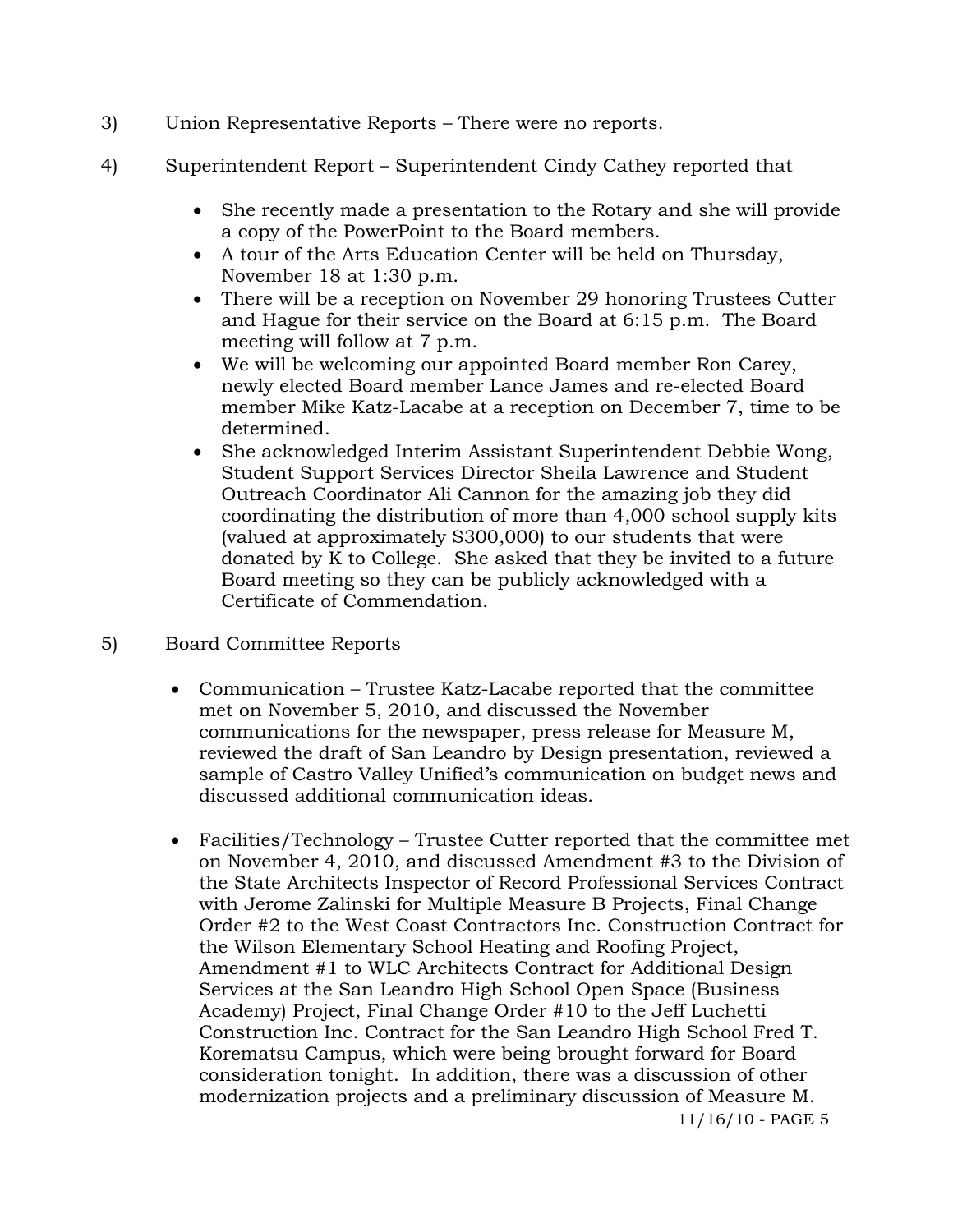The next meeting is scheduled for November 19, 2010.

- 5) Board Representatives' Reports
	- Eden Area Regional Occupational Program Trustee Almonte reported that the Council met on November 4, 2010, and approved Bill Warrants, the Personnel Action items, the Tech Prep Grant Funds for the 2010-2011 school year, and presented Student of the Month awards.

## **CONSENT ITEMS**

The following Consent Items were pulled from the consent calendar:

- 3.4-C Agreement between San Leandro Unified School District and San Diego County Office Education for Cycle of Inquiry Facilitation/Professional Learning Communities within our Biliteracy Task Force for the 2010-2011 School Year (Trustee Mack-Rose)
- 3.7-C Limited Term Contract between San Leandro Unified School District and Margaret Kato for School Health Services for the 2010-2011 School Year (Trustee Sullivan)
- 3.9-C Memorandum of Understanding between San Leandro Unified School District and Parent Institute for Quality Education (PIQE) for John Muir Middle School for 2010-2011 School Year (Trustee Mack-Rose)
- 5.2-C Final Change Order #2 to the West Coast Contractors Inc. Construction Contract for the Wilson Elementary School Heating and Roofing Project (Trustee Cutter)
- 5.4-C Final Change Order #10 to the Jeff Luchetti Construction Inc. Contract for the San Leandro High School Fred T. Korematsu Campus (Trustee Almonte)

On a motion made by Trustee Sullivan and seconded by Trustee Cutter, the Board approved the remaining consent items by a 7-0 vote.

## General Services

1.1-C Approval of Board Minutes – November 2, 2010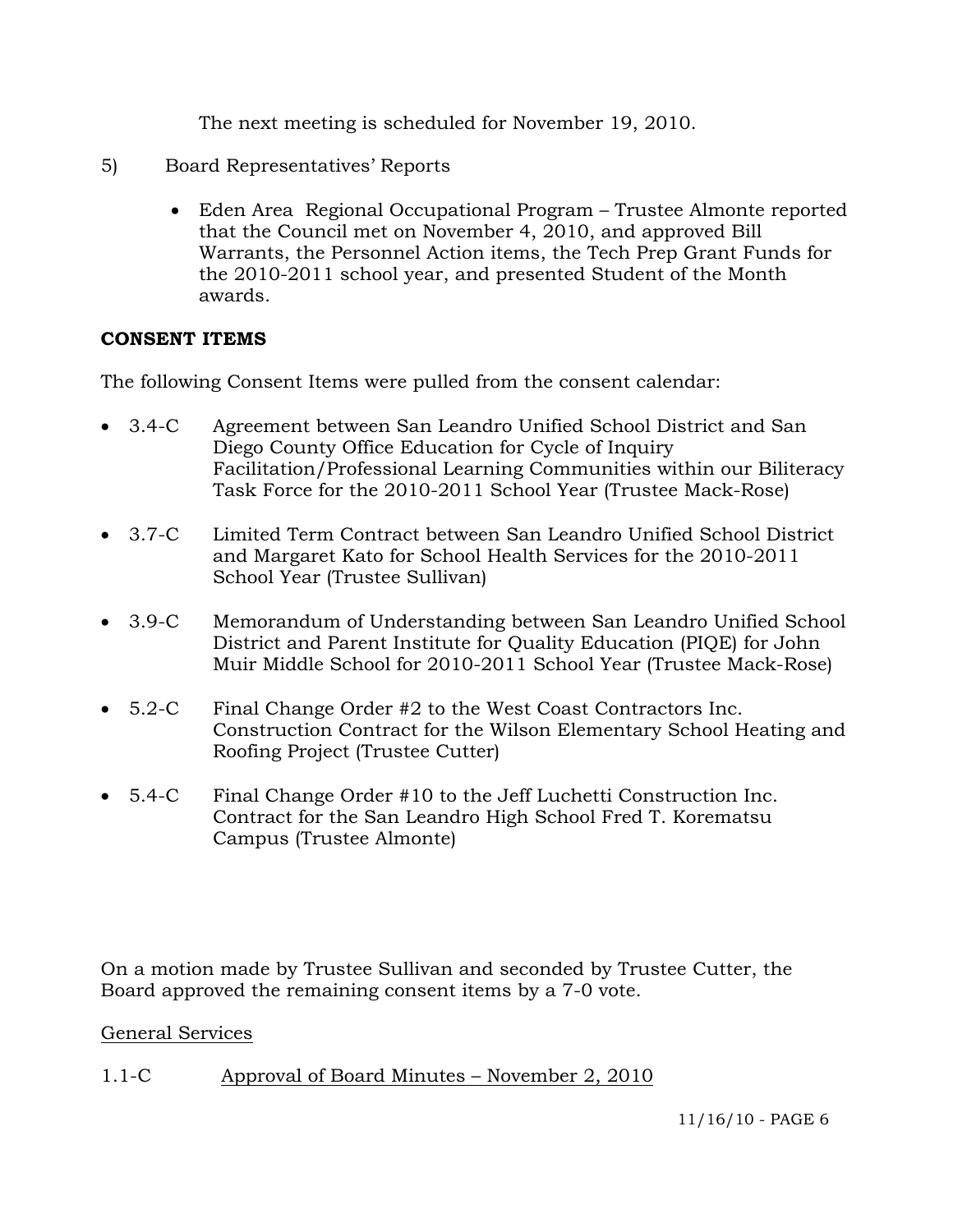## Human Resources

# 2.1-C Acceptance of Personnel Report

## Educational Services

- 3.1-C Acceptance of Donations
- 3.2-C Non-Public School Contracts
- 3.3-C Memorandum of Understanding between the San Leandro Unified School District and Girl Scouts of Northern California to Provided "Girls Go Tech" Enrichment Classes at John Muir and Bancroft ASES Programs for the 2010-2011 School Year
- 3.5-C Out-of-Country Field Trip for San Leandro High School Fred T. Korematsu Campus Students to Paris, France, April 9-16, 2011
- 3.6-C Memorandum of Understanding between Dyanna Christie, GEAR UP External Evaluator and Independent Contractor; CitySpan Technologies; and the San Leandro Unified School District
- 3.8-C Contract between the San Leandro Unified School District and Performance Fact, Inc. for Program Improvement Services for Woodrow Wilson Elementary School
- 3.10-C Recommendation to Continue the Expulsion Order for Student E26- 09/10 who has Left the San Leandro Unified School District and We are Unable to Verify the Success of His/Her Expulsion Order
- 3.11-C Proposed Stipulated Expulsion Order for the Student E05-10/11

## Business Operations

- 4.1-C Ratification of the October 2010 Payroll
- 4.2-C Approval of Bill Warrants

## Facilities and Construction

- 5.1-C Amendment #3 to the Division of the State Architects Inspector of Record Professional Services Contract with Jerome Zalinski for Multiple Measure B Projects
- 5.3-C Amendment #1 to WLC Architects Contract for Additional Design

11/16/10 - PAGE 7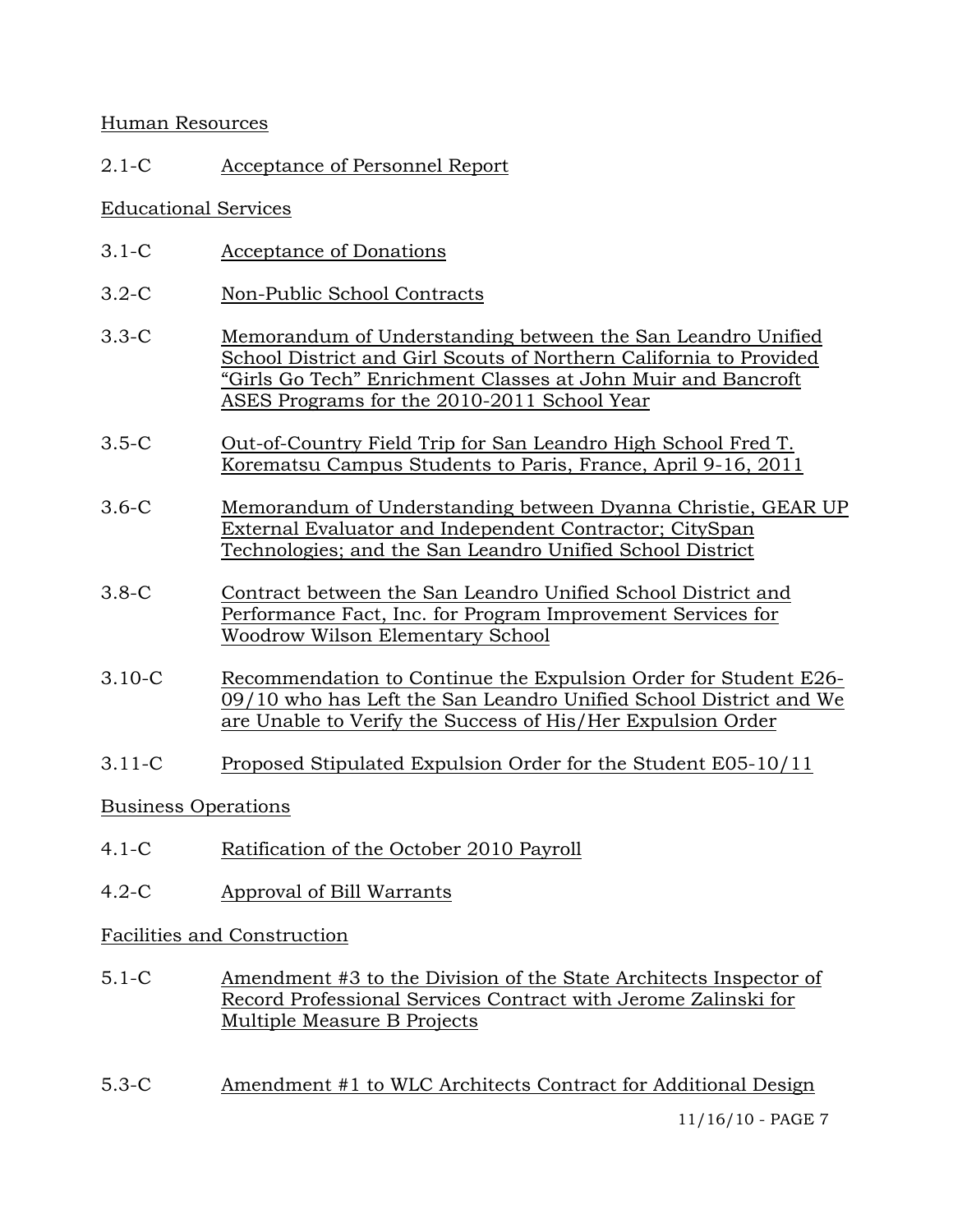Services at the San Leandro High School Open Space (Business Academy) Project

# **ITEMS REMOVED FROM THE CONSENT CALENDAR**

## Educational Services

3.4-C Agreement between San Leandro Unified School District and San Diego County Office of Education for Cycle of Inquiry Facilitation/Professional Learning Communities with our Biliteracy Task Force for the 2010-2011 School Year

> Trustee Mack-Rose understood that these services would focus on schools with formal bilingual programs; however, wondered if schools with high bilingual populations such as McKinley and Monroe would benefit from this service.

Interim Assistant Superintendent Debbie Wong explained that at this point, McKinley and Monroe were not part of this work, stating that adding sites to the program stems from need, based on Ed. Code, and parental requests. She did indicate; however, that our English Learner Task Force meets on a regular basis to address the needs of all English learners throughout the District.

On a motion made by Trustee Mack-Rose and seconded by Trustee Hague, the Board approved the agreement between San Leandro Unified School District and San Diego County Office of Education for Cycle of Inquiry Facilitation/Professional Learning Communities with our Biliteracy Task Force for the 2010-2011 School Year by a 7-0 vote.

3.7-C Limited-Term Contract between San Leandro Unified School District and Margaret Kato for School Health Services for the 2010-2011 School Year

> Trustee Sullivan was concerned that having only one person to cover all of the screenings needed may not be adequate within the timeframe for completion. Interim Assistant Superintendent Debbie Wong explained that if this limited contract is approved, Ms. Kato would like to begin tomorrow, with the goal of completing the 15 days allotted by winter break. The Interim Assistant Superintendent also clarified that Ms. Kato's role would be to provide support to the current nursing staff with the vision and hearing screening.

> Trustee Sullivan also raised a question regarding the free services available from Dr. Mark Alexander and the cost we will be paying for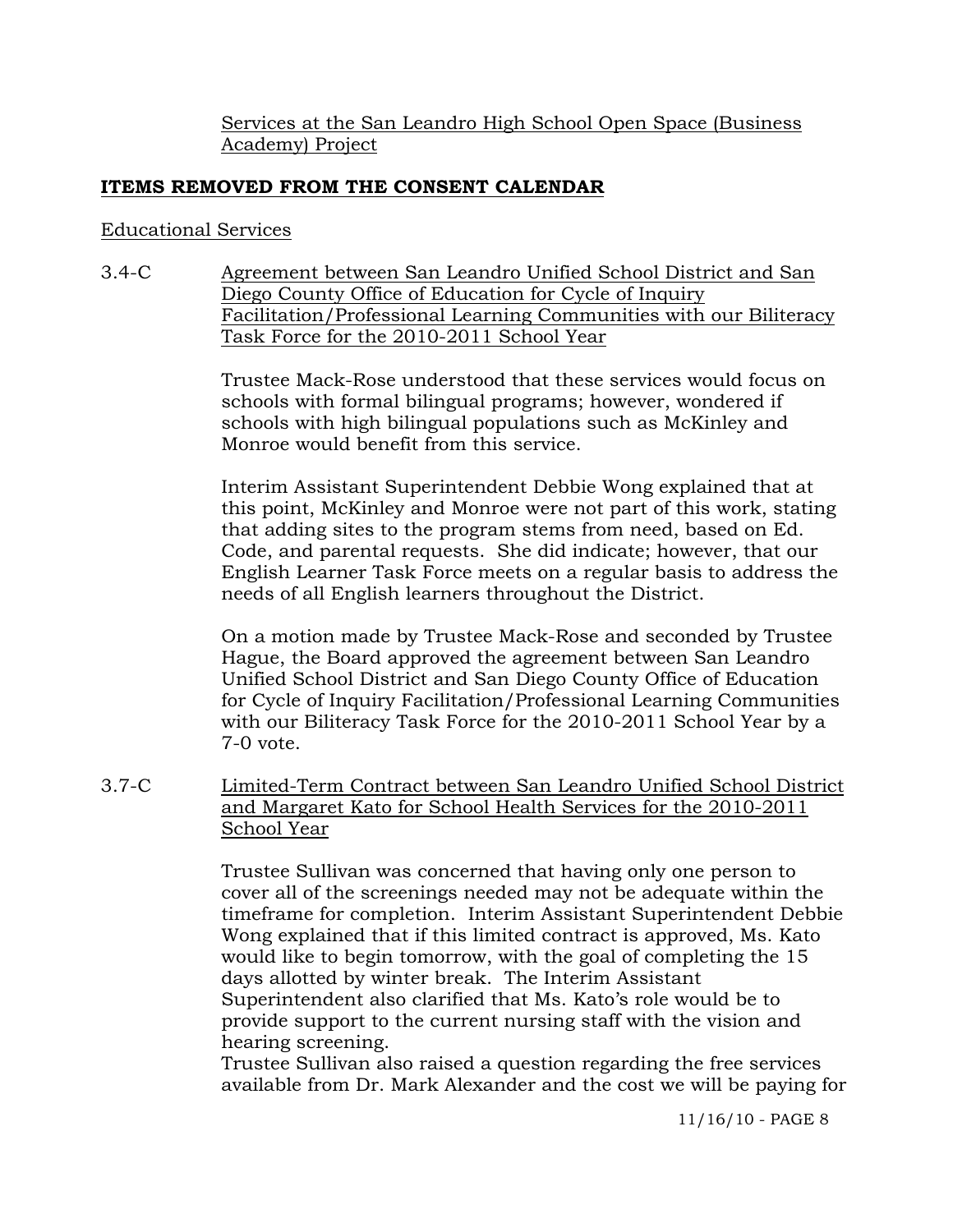the additional support for the nurses to complete their screening.

Superintendent Cathey explained that the Director of Student Support Services Sheila Lawrence has been in contact with Dr. Alexander, and that she would provide a summary of his services offered once they have met.

Regarding Trustee Sullivan's request to consider tabling this item until an update could be provided, Interim Assistant Superintendent Wong indicated that Health Services was proposing using their Medi-Cal Administrative Activities (MAA) reimbursements funds that they generate each year and the cost would not impact the General Fund.

On a motion made by Trustee Sullivan and seconded by Trustee Prola, the Board approved the limited-term contract between San Leandro Unified School District and Margaret Kato for school health services for the 2010-2011 School Year by a 7-0 vote.

3.9-C Memorandum of Understanding between San Leandro Unified School District and Parent Institute for Quality Education (PIQE) for John Muir Middle School for 2010-2011 School Year

> Trustee Mack-Rose asked if plans to provide similar services at Bancroft Middle School had been considered. Interim Assistant Superintendent Wong indicated that they were looking at beginning the discussion in January 2011.

> With the success of this program experienced by Muir last year, Trustee Mack-Rose Muir asked that staff provide data on how attendance, suspensions and the GPA of students who participated last year has been impacted.

> On a motion made by Trustee Mack-Rose and seconded by Trustee Cutter, the Board approved the Memorandum of Understanding between San Leandro Unified School District and Parent Institute for Quality Education (PIQE) for John Muir Middle School for 2010- 2011 school year by a 7-0 vote.

Facilities and Construction

5.2-C Final Change Order #2 to the West Coast Contractors Inc. Construction Contract for the Wilson Elementary School Heating and Roofing Project

> Trustee Cutter explained that this may not be the "final" change order and requested that "final" be removed from the recommendation.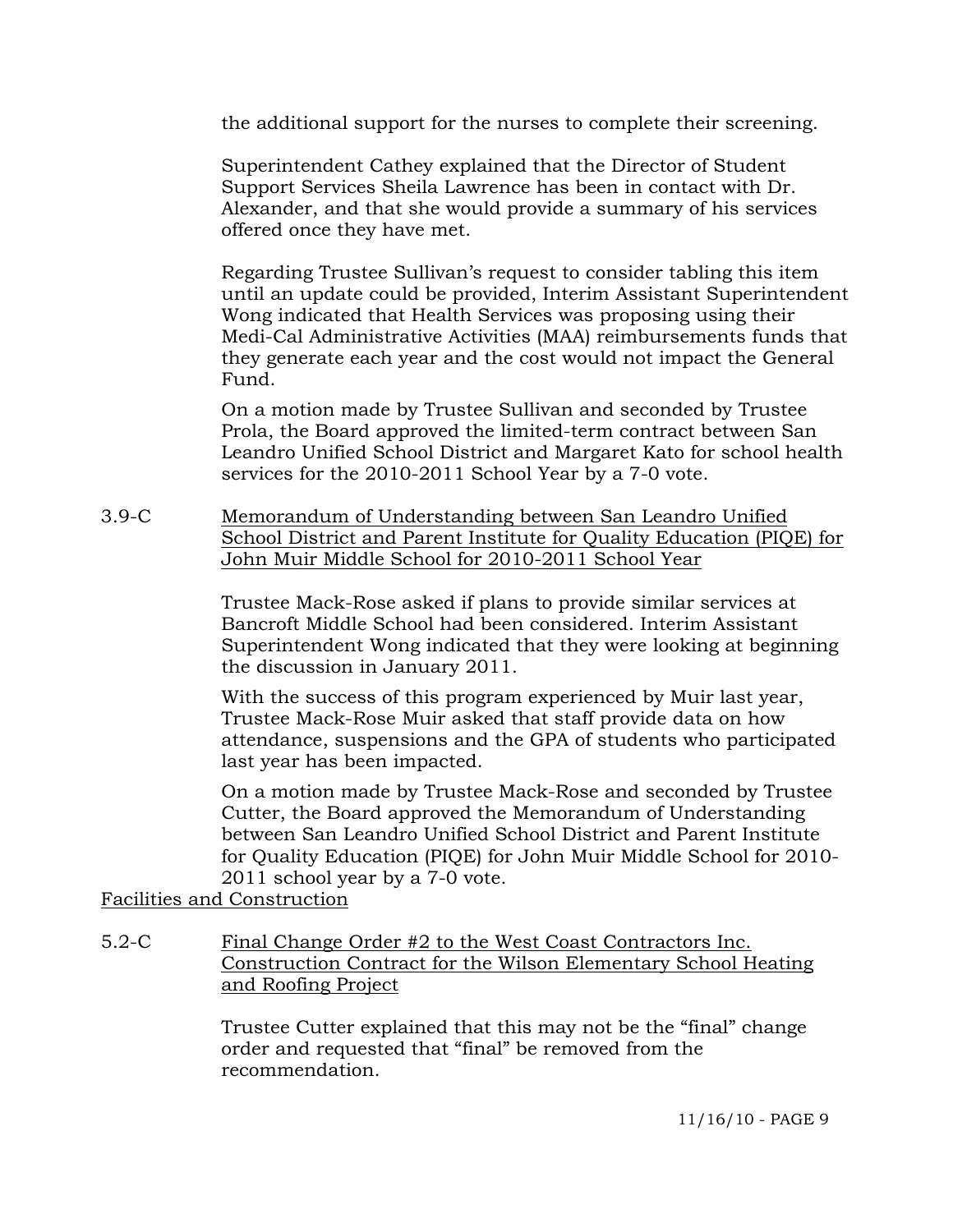On a motion made by Trustee Cutter and seconded by Trustee Prola, the Board approved the amended recommendation removing "Final" from Change Order #2 to the West Coast Contractors Inc. Construction Contract for the Wilson Elementary School Heating and Roofing Project by a 7-0 vote.

5.4-C Final Change Order #10 to the Jeff Luchetti Construction Inc. Contract for the San Leandro High School Fred T. Korematsu Campus

> Trustee Almonte raised concern regarding cracks that he observed in the exterior floors while on a tour of the Fred T. Korematsu campus.

Assistant Superintendent Song Chin-Bendib and Measure B Director Mike Murphy explained that there was a one-year warranty from the General Contractor on all materials and labor. In July 2011, one month before the warranty expires, a site walk through is planned, suggesting that the issue be addressed at that time and next steps be determined that would best serve the District.

On a motion made by Trustee Almonte, and seconded by Trustee Cutter, the Board approved the Final Change Order #10 to the Jeff Luchetti Construction Inc. Contract for the San Leandro High School Fred T. Korematsu Campus by a 7-0 vote.

#### **CONFERENCE ITEM**

#### Business Operations

4.1-CF Contract with BLX for Arbitrage Rebate Services for the District's General Obligation Bonds (Measure A and Measure B)

> The Board discussed and considered approving the contract with BLX for Arbitrage Rebate Services for the District's General Obligation Bonds (Measure A and Measure B). Assistant Superintendent Song Chin-Bendib explained that for every issue of tax-exempt general obligations bonds, the District is subject to various regulations and reporting requirements. One such requirement is that bond proceeds must be spent within three years of issue, and any proceeds not spent must be restricted to earning at or less than the arbitrage yield. "Arbitrage yield" is defined as the maximum interest rate for interest earning on the bond funds. Another major requirement is that any excess earnings, (any interest earnings over the arbitrage yield), must be rebated back to the IRS every five years. In order for the District to obtain these very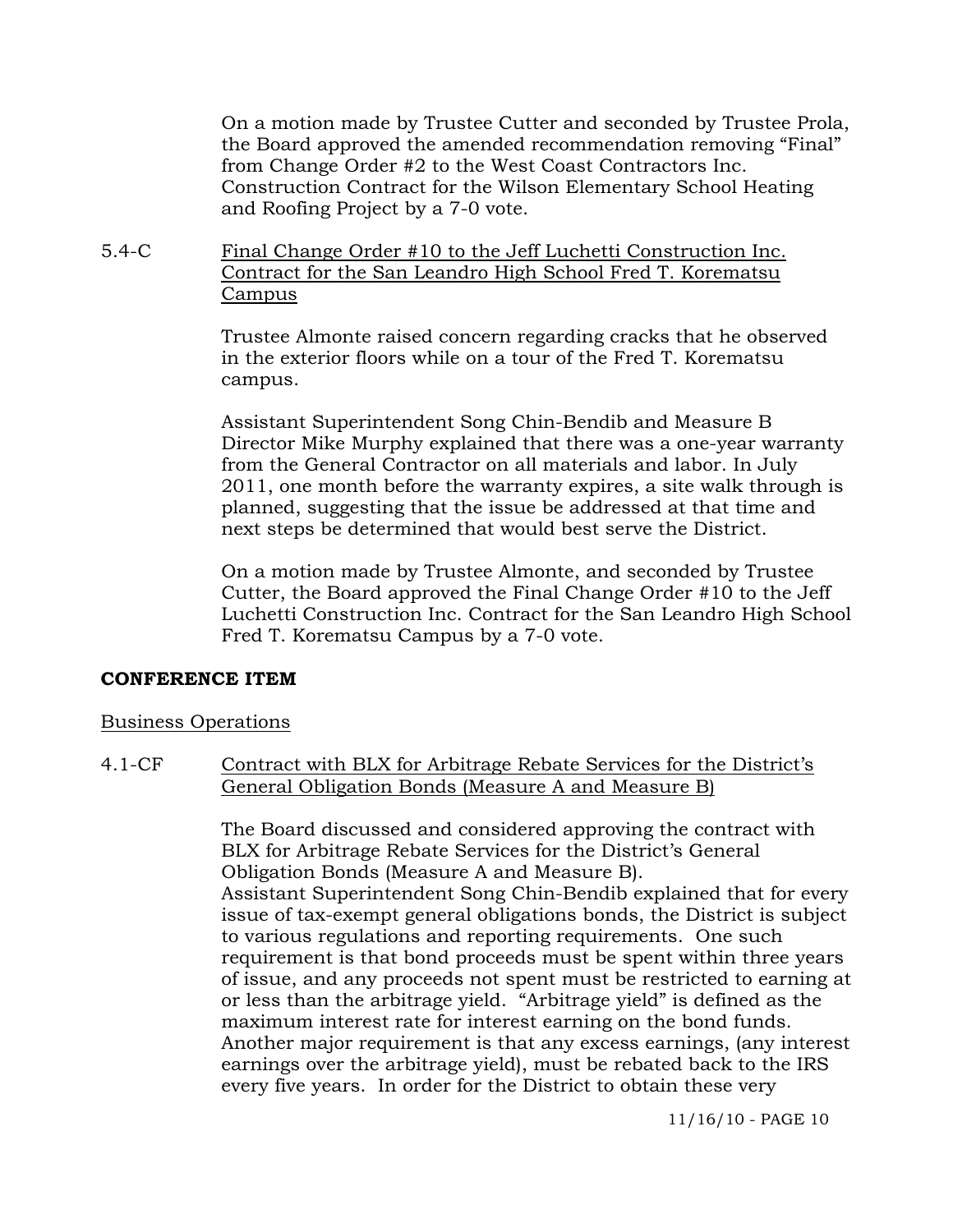specialized set of arbitrage-related calculations, it is necessary to hire a professional compliance service provider or consultant so that the District can meet the IRS requirements with confidence. As a side-note, the Assistant Superintendent felt that, because of the District' due diligence, the funds were spent according to the law, and the District would not owe any arbitrage yield.

The Board thanked staff for providing further clarification.

On a motion made by Trustee Sullivan and seconded by Trustee Prola, the Board approved the contract with BLX for Arbitrage Rebate Services for the District's General Obligation Bonds (Measure A and Measure B) by a 7-0 vote.

#### **INFORMATION ITEMS**

#### Business Operations

4.1-I Miscellaneous Receipts

Miscellaneous receipts in the amount of \$9,968,850.34 have been deposited in the Treasury of Alameda County.

4.2-I Investment Report for September 2010

The Board received for information and review, the Investment Report for the month of September 2010.

## **ADDITIONAL SUGGESTIONS AND COMMENTS FROM BOARD MEMBERS**

 Trustee Prola commented on the excellent and interesting presentation given by Superintendent Cathey and Assistant Superintendent Chin-Bendib to the San Leandro Chamber.

Trustee Prola asked and received consensus to refer an email sent to the Board suggesting that parents only need to sign the District Technology Use Form at the time the student is enrolled in school and not each year to the Policy Committee for consideration.

Referring to the survey from CSBA asking for information regarding the District's sex education program, Trustee Prola noted that while reviewing the information from Mike Walbridge, she discovered that there were several areas that needed to be reviewed and updated. She asked for and received consensus to refer this to the Curriculum Committee for consideration after the first of the year.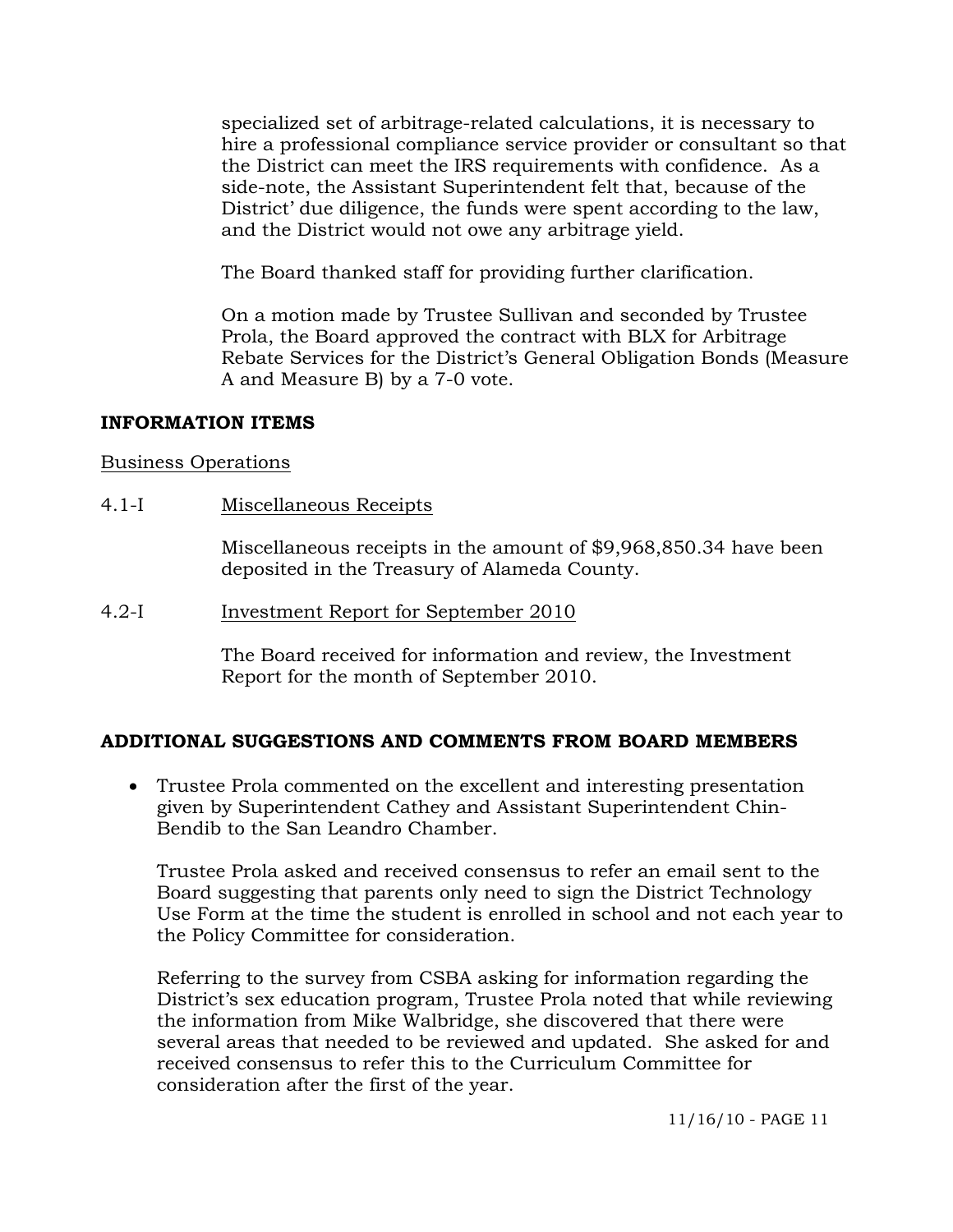Trustee Prola raised a concern with regards to the lack of time spent on science, social studies, art, and music at the elementary level, noting that when she contacted an elementary school to ask if they would like some donated art supplies, she was told by the office staff that "they don't do art anymore". She asked staff to look into this and report back to the Board.

- Trustee Cutter commented that as a newly-elected San Leandro Councilmember, she is looking forward to sharing information between the City and District on issues that impact our schools such as plans for restriping in the Washington Elementary School area, and a housing development plan in the Marina area.
- Trustee Mack-Rose commented that with the passage of Measure M, representatives from the San Leandro Sports Foundation are eagerly awaiting the "next steps." She suggested that staff provide a presentation on Measure M outlining the process and timeline in January.

She reminded the Board of her request that a Board study session be scheduled around the film, "Race to Nowhere" and possible policy implications.

She asked that staff develop a public budget calendar in response to the Governor's Budget that comes out on January 10, 2011.

 Trustee Sullivan would like to have Teneh Weller, Executive Director of High Expectations Parental Services, whose contract was recently approved by the Board, provide a program update. Interim Assistant Superintendent Wong stated that tentatively staff was looking at March 2011. She said that she could provide information in the *Confidentially Speak* in the meantime; however, Trustee Sullivan would like an update earlier than March, suggesting the Special Board meeting on November 29.

Staff felt that the  $29<sup>th</sup>$  may be a little to soon, as only 3 out of the 9 sessions had been held; however, the December 7 meeting might be an option. Superintendent Cathey did report that she had an opportunity to visit one of the sessions last week, and there were 25 parents in the Spanish class and about 24 parents in the English class. She also observed Teneh working with the teachers for a session. The Superintendent suggested that in addition to updating the Board on the progress, the content of the curriculum could be shared.

Trustee Sullivan reiterated the importance of research report writing, and her suggestion she made while serving on the Curriculum Committee regarding writing across the grades in high school. Superintendent Cathey proposed that staff provide an update of our instructional initiatives and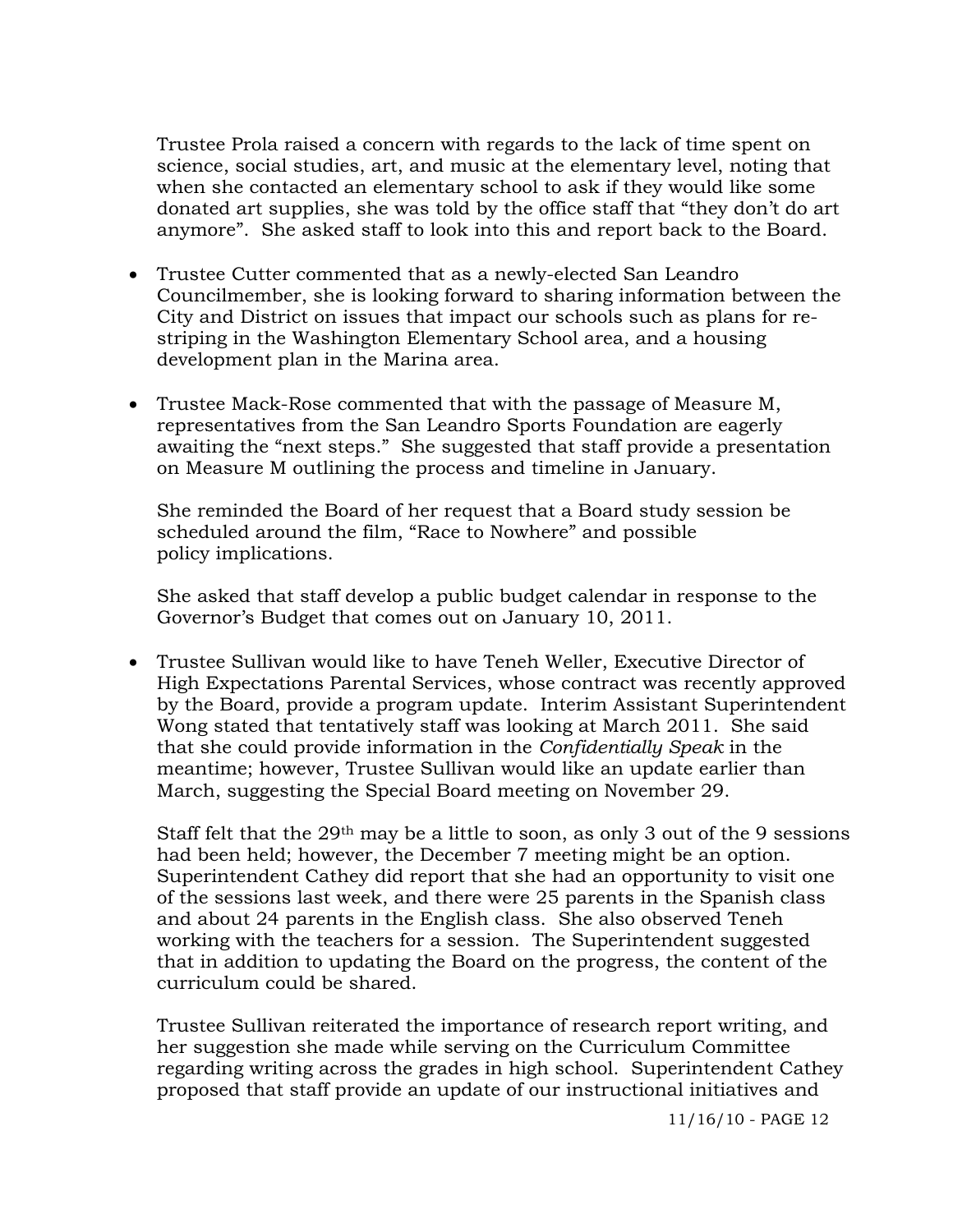progress to the Board Curriculum Committee (BCC) at their meeting on December 1 so that the committee can provide guidance on next steps to further the work in this area.

Trustee Sullivan also asked for an update on the Environmental Science curriculum that was recently adopted and if the course was reaching those students it was designed for.

Trustee Sullivan reported that, while the attendance was small for the San Leandro High School African American & Latino 3rd Annual Educational Summit Educational on November 6, the line up of speakers, panel members, and expert presenters was impressive, and well received.

Thursday, November 18, 7 p.m., is the Alameda County School Board meeting. at the Alameda County Office of Education. Joel Montero, Fiscal Crisis and Management Assistance Team (FCMAT) CEO will be speaking about how to avoid fiscal crisis. Also, Jody London, member of the Oakland Unified School District school board, will be bringing forward a resolution that impacts students using AC Transit.

- Trustee Almonte commented on the safety of students crossing the street during the morning hours at the intersection of Williams and Wayne Streets (near Wilson Elementary and John Muir Middle schools) and the ineffectiveness of the two existing stop signs at that location. He asked for consensus; however, it was noted that consensus was not required for the Superintendent to request a copy of the traffic study that was done on that intersection.
- Trustee Hague congratulated the new and re-elected Board members. She acknowledged Trustee Cutter as she begins her term on the City Council and was excited about the future of the relationship between the City and school. She expressed her delight regarding Measure M, and thanked the students for their support, demonstrating that they can become politically involved in a positive way and effect a positive change.

She announced that December 2 is the Lenny Williams concert at San Leandro High School and hoped that everyone could attend this fun-filled and impressive event.

 Trustee Katz-Lacabe announced that Monroe Elementary will be hosting a Holiday Boutique and was thrilled about the passage of the District's Measure M.

He congratulated the newly elected/appointed Board members, recognizing former school board members Bill Stephens, Stephen Cassidy (Mayor elect), Joyce Starosciak, Pauline Cutter, who served and/or will be serving on the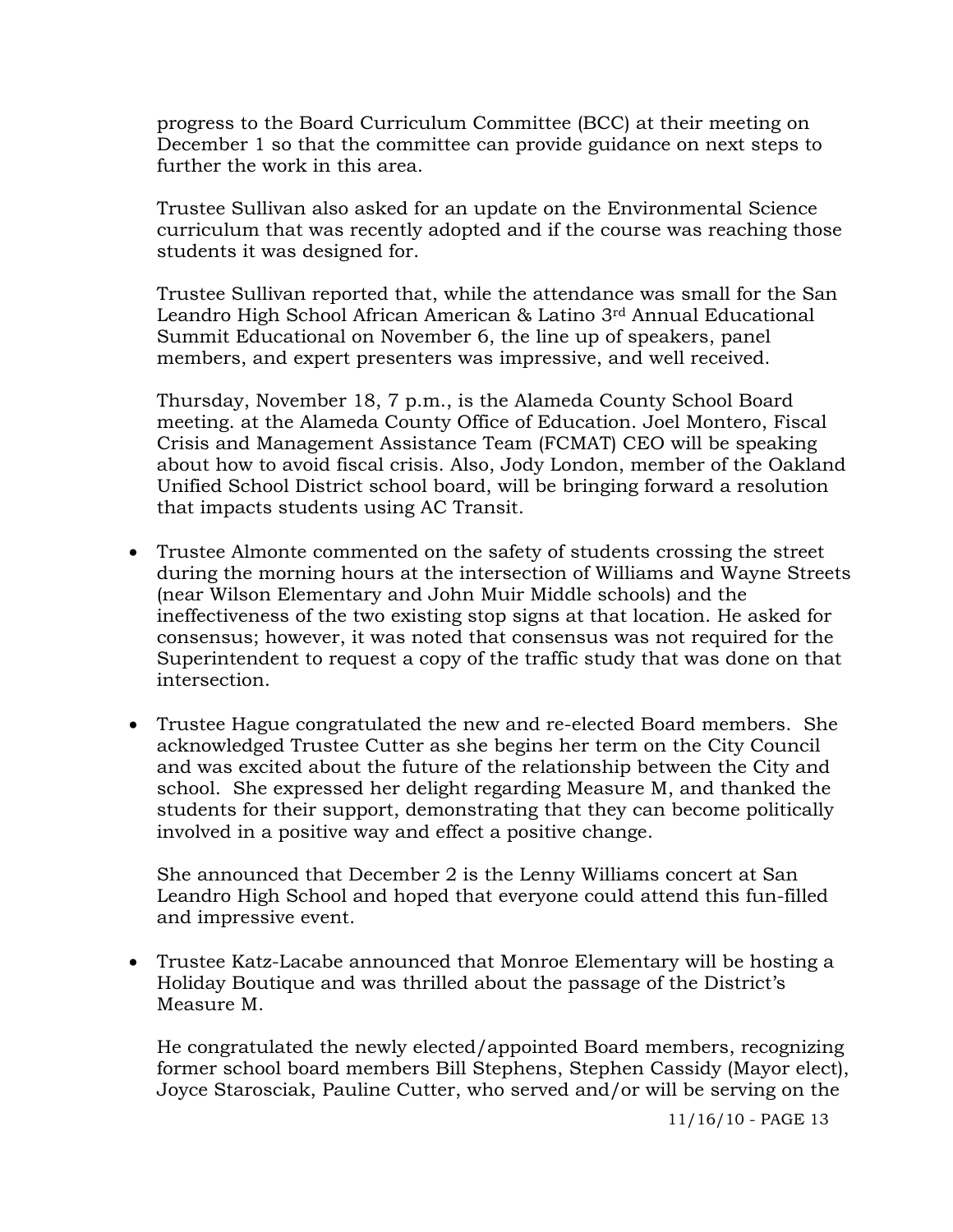City Council, as they continue to improve the long-time relationship between the City and District.

Trustee Katz-Lacabe distributed information about the Board committees, and reminded the Board to think about their area of interest and fill out the form and bring it to the December 7 Board meeting.

#### **ANNOUNCEMENT**

#### **Future Board of Education Meetings**

**Special Meeting – November 29, 2010** 

- **Reception for outgoing Board members 6:00 p.m. – San Leandro City Hall**
- **Open Session 7 p.m. City Council Chambers Regular Meeting – December 7, 2010** 
	- **Reception for New and Re-elected trustees 6:00 p.m.**
	- **Swearing in of new and re-elected trustees 7 p.m.**

 Special Meeting – December 14, 2010 - 1st Interim Regular Meeting – January 11, 2011  **Tentative Work Session – January 18, 2011**  Regular Meeting – January 25, 2011 Regular Meeting – February 8, 2011  **Tentative Work Session – February 15, 2011**  Regular Meeting – March 1, 2011  **Tentative Work Session – March 8, 2011**  Regular Meeting – March 15, 2011 Regular Meeting – April 5, 2011 Regular Meeting – April 19, 2011 Regular Meeting – May 3, 2011  **Tentative Work Session – May 10, 2011**  Regular Meeting – May 17, 2011 Regular Meeting – June 7, 2011 Regular Meeting – June 21, 2011 Special Meeting – June 28, 2011 – Adoption Budget